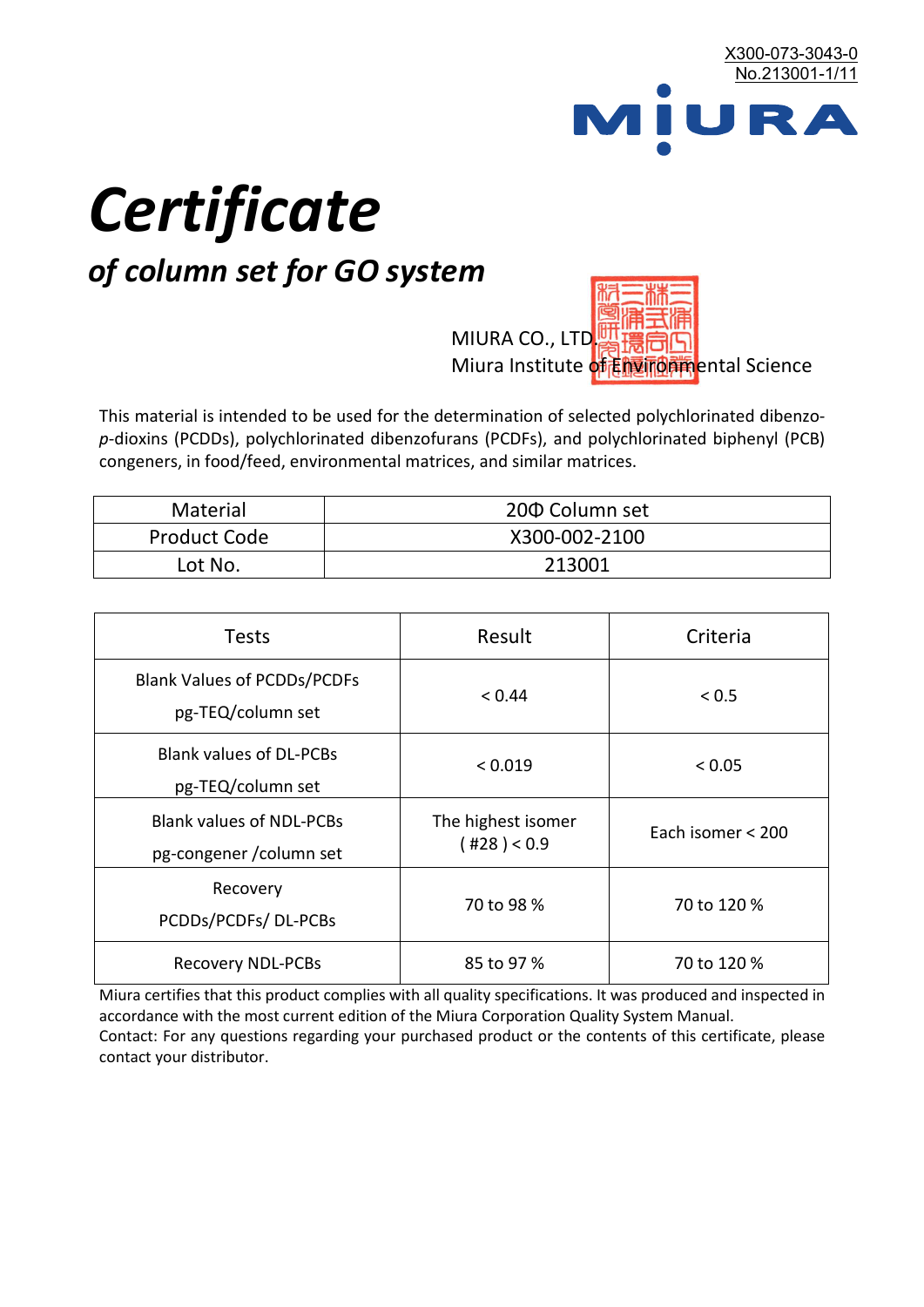### **DESCRIPTIONS**

**Lot Number:** The number mentioned on the labels on the column bag is the lot production number.

**Blank Level Values:** Blank level values, expressed as mass fractions (pg-TEQ per a column set), for selected PCB congeners, PCDD, and PCDF congeners are provided in Table 2. Blank level values are a reference value for which MIURA has the highest confidence in its accuracy, in that all known or suspected sources of bias have been investigated or taken into account (JIS K0311 or JIS K0312).

**Recovery Values (Sample):** Recovery values, expressed as percentages, are provided in Table 3 for selected mass labeled-PCB congeners, and selected mass labeled PCDD and PCDF congeners, based on selected mass labeled recovery standards added before GC-MS measurement. Recovery values meet EU regulations; however, the values meet the MIURA criteria for this certification, which are stricter than what is required by EU regulations.

#### **NOTICE AND WARNING TO USERS**

THE GO SYSTEM COLUMN SET IS INTENDED FOR DIOXIN ANALYTICAL USE ONLY, INCLUDING HAZARDOUS MATERIALS. BEFORE USE, READ THE SDS CAREFULLY; HANDLE PRODUCT AS A HAZARDOUS MATERIAL CAPABLE OF SKIN CORROSION AND/OR EYE DAMAGE.

#### **INSTRUCTIONS FOR STABILITY, STORAGE, AND USE**

**Stability and Storage:** The column set should be stored at room temperatures below 25 °C until use. It should not be frozen or exposed to sunlight or ultraviolet radiation. After removing from the bags, the contents should be used immediately, especially, because the concentration column (lower) "Alumina" can be deactivated under high-humidity. Storing of the removed column set is not recommended.

**Use:** If storing in a cold room or refrigerator, bring them to room temperature (let stand for approximately 30 min), remove water condensed on the surface of the bags. Carefully remove the bags to avoid damage of the column. Use the same lot number with one column set. For more information of column set refer to the operation manual.

#### **ANALYTICAL METHODS USED AT MIURA**

For preparation of blank test, several column sets chosen at random per lot production were allowed to reach ambient temperature; two types of the purification columns (upper: silver nitrate silica gel, and lower: sulfuric acid silica gel) were assembled, and 10 mL of n-hexane was added to wet the top of the column with the designated column cap and disposable syringe. Then, a known amount of internal standard solution (containing selected labeled PCB, PCDDs, and PCDFs congeners; as shown in Table 1) dissolved in 6 mL of n-hexane was added to the top of the column with disposable syringe, and the syringe was washed with 2 x 2 mL of n-hexane; the n-hexane was injected into the column again. Then, the purification columns assembled with the concentration columns (upper) and (lower) were set to the each system unit immediately. After two fractions (dioxin and PCB fractions) were obtained from each system unit, a known amount of the recovery standard solution was added to each concentration vessel. Finally, both fractions were concentrated using an evaporation system under nitrogen to 0.01 mL.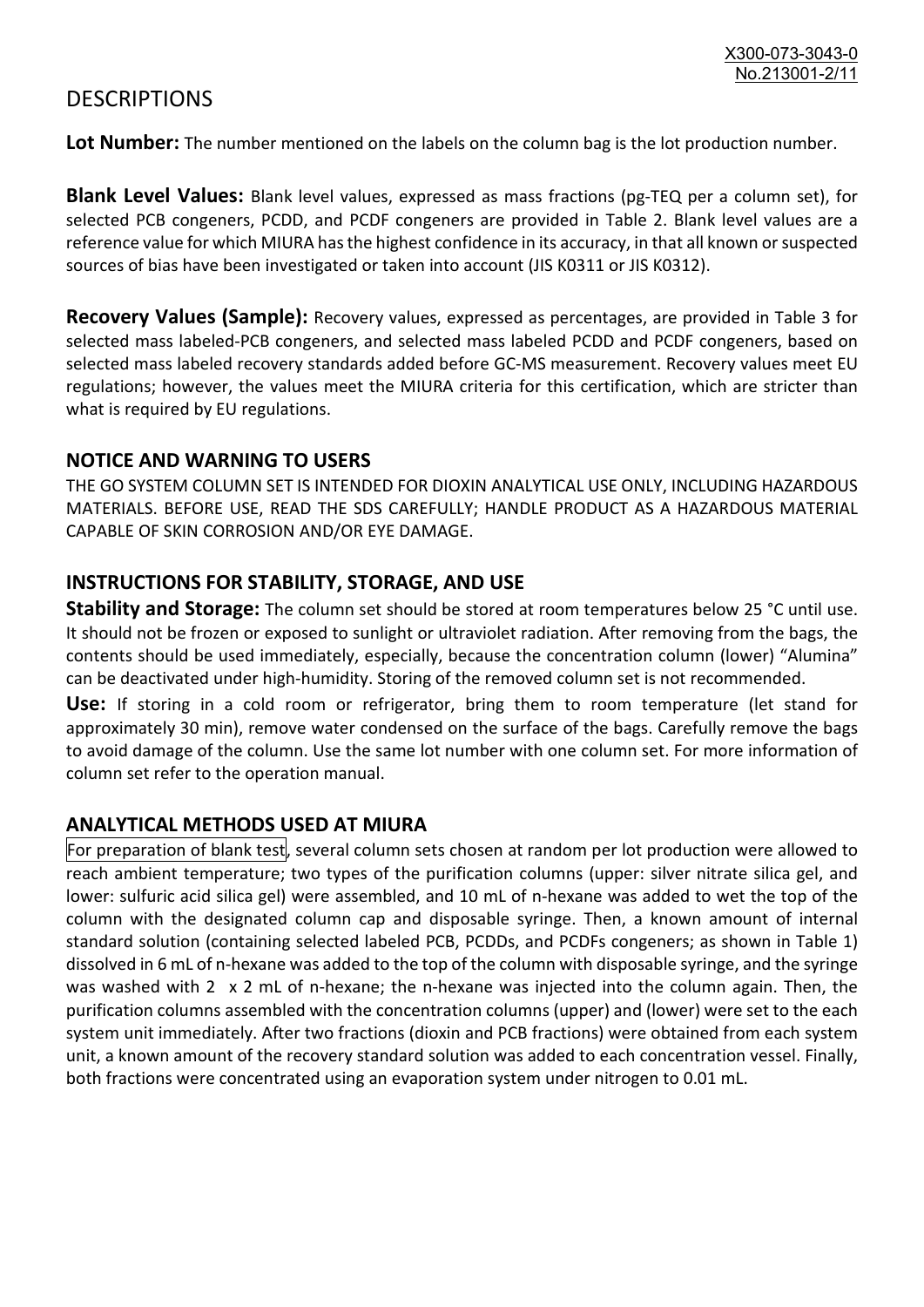X300-073-3043-0 No.213001-3/

| Compounds                          | Standard                      | Maker Code     | Maker                           | <b>Diluted</b><br>Concentration |
|------------------------------------|-------------------------------|----------------|---------------------------------|---------------------------------|
| PCDDs and PCDFs,<br><b>DL-PCBs</b> | Internal Standard             | DF-SS-A        |                                 |                                 |
|                                    | <b>Internal Standard</b>      | DFP-LCS-B      |                                 |                                 |
|                                    | Recovery (Surrogate) Standard | DF-IS-J        | Wellington<br>Laboratories Inc. | $10$ ng/mL<br>in decane         |
| <b>NDL-PCBs</b>                    | Internal Standard             | <b>MBP-28</b>  |                                 |                                 |
|                                    |                               | <b>MBP-52</b>  |                                 |                                 |
|                                    |                               | MBP-101        |                                 |                                 |
|                                    |                               | <b>MBP-138</b> |                                 |                                 |
|                                    |                               | MBP-153        |                                 |                                 |
|                                    | Recovery (Surrogate) Standard | <b>MBP-19</b>  |                                 |                                 |
|                                    |                               | <b>MBP-70</b>  |                                 |                                 |
|                                    |                               | <b>MBP-111</b> |                                 |                                 |
|                                    |                               | MBP-162        |                                 |                                 |
|                                    |                               | <b>MBP-178</b> |                                 |                                 |

Table 1. Standard solutions used for recovery tests.

The concentrated dioxin fraction was analyzed using gas chromatography / high resolution mass spectrometry (GC/HRMS) operated in electron impact (EI) mode. A 0.25 mm ID × 60 m fused silica capillary (BPX-DXN, TRAJAN) was used. The concentrated PCB fraction was analyzed using GC/HRMS operated in EI mode. A 0.25 mm ID × 60 m fused silica capillary (HT8-PCB, TRAJAN) was used. All injections were 2 μL using a splitless inlet. The results, blank level values, are provided in Table 2. The chromatograms of each compounds are shown at page 6 and after. Furthermore, the dioxin and PCB fractions were analyzed using gas chromatography / low resolution mass spectrometry operated in total ion scan (m/z 50 to 500) mode, to confirm if interferences may affect determination of target compounds by GC/HRMS are included in the fractions, the chromatograms are not shown here.

For the recovery test (sample), The sunflower seed oil from Helianthus annuus (S5007-1L, Sigma Aldrich) was dissolved in 2 mL of n-hexane. A known amount of the internal standard solution was added to the flask, mixed, and allowed to equilibrate. First, several column sets chosen at random per lot production were allowed to reach ambient temperature; the purification columns (upper) and (lower) were assembled. 10 mL of n-hexane was added to wet the top of the column with the designated column cap and disposable syringe. Then, the sample with the internal standard was injected into the top of the column with the disposable syringe, and the syringe was washed with 2 x 2 mL of n-hexane; the n-hexane was injected into the column again. The purification column was assembled with the concentration column (upper) and (lower), and set to the each system unit immediately. After obtaining two fractions from the system unit, the dioxin and PCB fractions were concentrated using an evaporation system under nitrogen to approximately 0.01 mL. After the addition of a known amount of recovery standard solution, the both fractions were concentrated to 0.02 mL; then dioxin and PCB in each fractions were analyzed using GC/HRMS as mentioned above test. The inspection results is displayed in Table 3.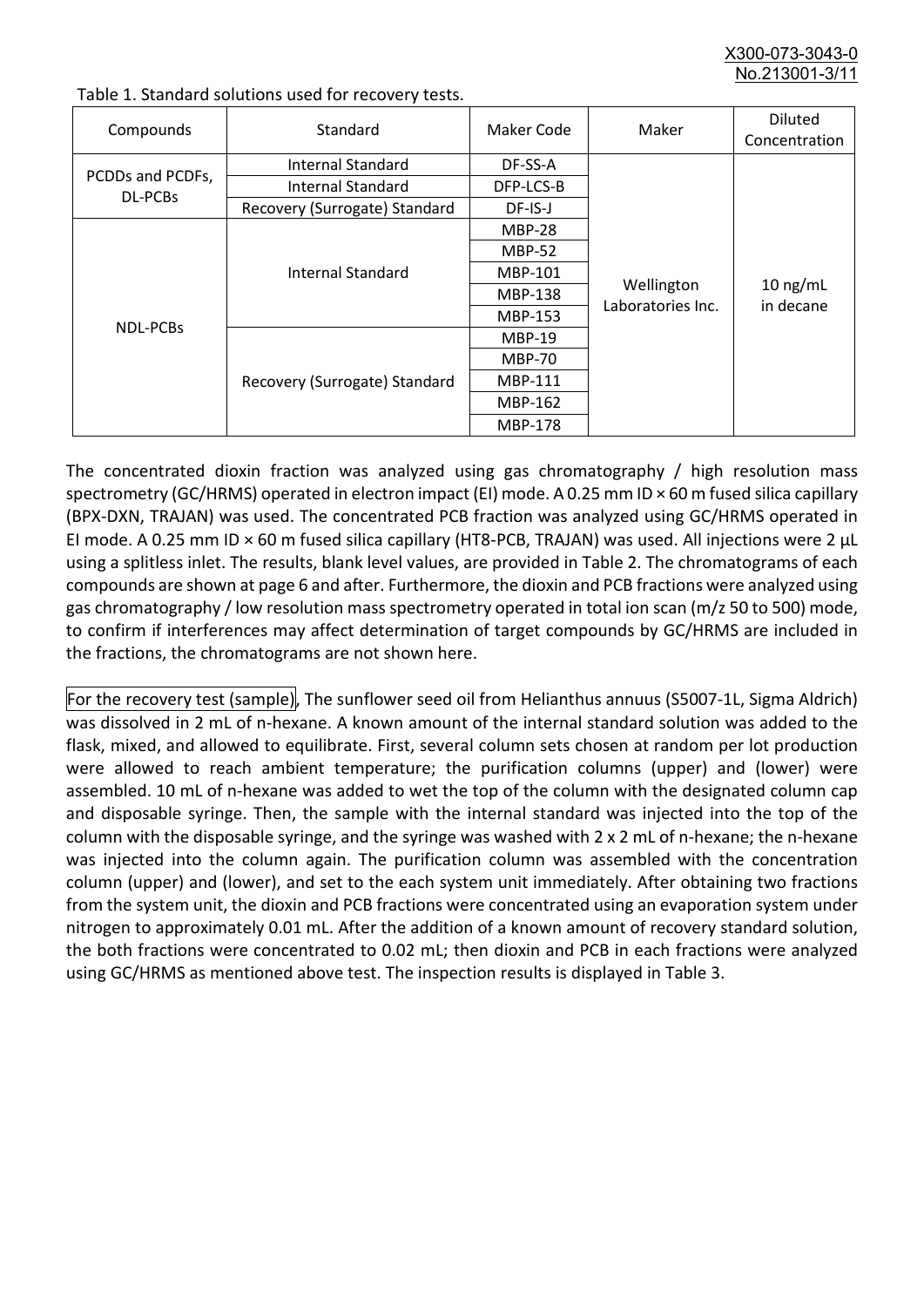X300-073-3043-0 No.213001-4/11

|  | Table 2 Blank levels of dioxins (PCDDs/PCDFs and DL-PCBs) and NDL-PCBs per column set. |
|--|----------------------------------------------------------------------------------------|
|--|----------------------------------------------------------------------------------------|

| able 2 Diarik levels of dioxins (I CDDs) I CDTs and DET CDs) and NDET CDs per column sett.<br>Congener | Concentration | LOQ       | <b>LOD</b> | $S/N=3$   | TEQ*      |
|--------------------------------------------------------------------------------------------------------|---------------|-----------|------------|-----------|-----------|
|                                                                                                        | pg/column     | pg/column | pg/column  | pg/column | pg/column |
| 2,3,7,8-TeCDD                                                                                          | <b>ND</b>     | 0.29      | 0.09       | 0.07      | 0.09      |
| 1,2,3,7,8-PeCDD                                                                                        | <b>ND</b>     | 0.30      | 0.09       | 0.05      | 0.09      |
| 1,2,3,4,7,8-HxCDD                                                                                      | <b>ND</b>     | 0.8       | 0.2        | 0.1       | 0.02      |
| 1,2,3,6,7,8-HxCDD                                                                                      | <b>ND</b>     | 0.7       | 0.2        | 0.2       | 0.02      |
| 1,2,3,7,8,9-HxCDD                                                                                      | <b>ND</b>     | 0.8       | 0.2        | 0.2       | 0.02      |
| 1,2,3,4,6,7,8-HpCDD                                                                                    | <b>ND</b>     | 1.3       | 0.4        | 0.05      | 0.004     |
| <b>OCDD</b>                                                                                            | <b>ND</b>     | 1.9       | 0.6        | 0.03      | 0.00018   |
| 2,3,7,8-TeCDF                                                                                          | <b>ND</b>     | 0.9       | 0.3        | 0.04      | 0.03      |
| 1,2,3,7,8-PeCDF                                                                                        | <b>ND</b>     | 0.8       | 0.2        | 0.05      | 0.006     |
| 2,3,4,7,8-PeCDF                                                                                        | <b>ND</b>     | 0.5       | 0.2        | 0.05      | 0.06      |
| 1,2,3,4,7,8-HxCDF                                                                                      | <b>ND</b>     | 0.6       | 0.2        | 0.04      | 0.02      |
| 1,2,3,6,7,8-HxCDF                                                                                      | <b>ND</b>     | 0.9       | 0.3        | 0.04      | 0.03      |
| 1,2,3,7,8,9-HxCDF                                                                                      | <b>ND</b>     | 0.6       | 0.2        | 0.04      | 0.02      |
| 2,3,4,6,7,8-HxCDF                                                                                      | <b>ND</b>     | 0.6       | 0.2        | 0.04      | 0.02      |
| 1,2,3,4,6,7,8-HpCDF                                                                                    | <b>ND</b>     | 1.0       | 0.3        | 0.03      | 0.003     |
| 1,2,3,4,7,8,9-HpCDF                                                                                    | <b>ND</b>     | 1.1       | 0.3        | 0.03      | 0.003     |
| <b>OCDF</b>                                                                                            | <b>ND</b>     | 2.0       | 0.6        | 0.2       | 0.00018   |
| #81 (3,4,4',5-TeCB)                                                                                    | <b>ND</b>     | 0.7       | 0.2        | 0.004     | 0.00006   |
| #77 (3,3',4,4'-TeCB)                                                                                   | <b>ND</b>     | 1.5       | 0.5        | 0.004     | 0.00005   |
| #126 (3,3',4,4',5-PeCB)                                                                                | <b>ND</b>     | 0.4       | 0.1        | 0.03      | 0.01      |
| #169 (3,3',4,4',5,5'-HxCB)                                                                             | <b>ND</b>     | 0.9       | 0.3        | 0.03      | 0.009     |
| #123 (2',3,4,4',5-PeCB)                                                                                | <b>ND</b>     | 0.4       | 0.1        | 0.01      | 0.000003  |
| #118 (2,3',4,4',5-PeCB)                                                                                | <b>ND</b>     | 0.7       | 0.2        | 0.01      | 0.000006  |
| #105 (2,3,3',4,4'-PeCB)                                                                                | <b>ND</b>     | 0.4       | 0.1        | 0.01      | 0.000003  |
| #114 (2,3,4,4',5-PeCB)                                                                                 | <b>ND</b>     | 0.6       | 0.2        | 0.01      | 0.000006  |
| #167 (2,3',4,4',5,5'-HxCB)                                                                             | <b>ND</b>     | 0.4       | 0.1        | 0.01      | 0.000003  |
| #156 (2,3,3',4,4',5-HxCB)                                                                              | <b>ND</b>     | 0.5       | 0.1        | 0.01      | 0.000003  |
| #157 (2,3,3',4,4',5'-HxCB)                                                                             | <b>ND</b>     | 0.6       | 0.2        | 0.01      | 0.000006  |
| #189 (2,3,3',4,4',5,5'-HpCB)                                                                           | <b>ND</b>     | 0.4       | 0.1        | 0.01      | 0.000003  |
| #28 (2,4,4'-TrCB)                                                                                      | 0.9           | 0.4       | 0.1        | 0.01      |           |
| #52 (2,2',5,5'-TeCB)                                                                                   | 0.5           | 0.3       | 0.1        | 0.02      |           |
| #101 (2,2',4,5,5'-PeCB)                                                                                | (0.2)         | 0.4       | 0.1        | 0.01      |           |
| #138 (2,2',3,4,4',5'-HxCB)                                                                             | <b>ND</b>     | 0.6       | 0.2        | 0.01      |           |
| #153 (2,2',4,4',5,5'-HxCB)                                                                             | <b>ND</b>     | 1.1       | 0.3        | 0.01      |           |
| #180 (2,2',3,4,4',5,5'-HpCB)                                                                           | <b>ND</b>     | 0.6       | 0.2        | 0.01      |           |

\* TEQ: Toxicity Equivalents (are applied WHO-TEF(2006))

- 1. The figures in the parentheses in the concentration of actual measurement denote the concentration of the LOD or more and less than the LOQ.
- 2. ND in the concentration of actual measurement denotes less than the LOD.
- 3. TEQ are calculated with an actual measurement which is the concentration of the LOQ or more, and an actual measurement which is the concentration of the LOD or more and less than the LOQ, respectively. For values less than the LOD, TEQ are calculated with the LOD.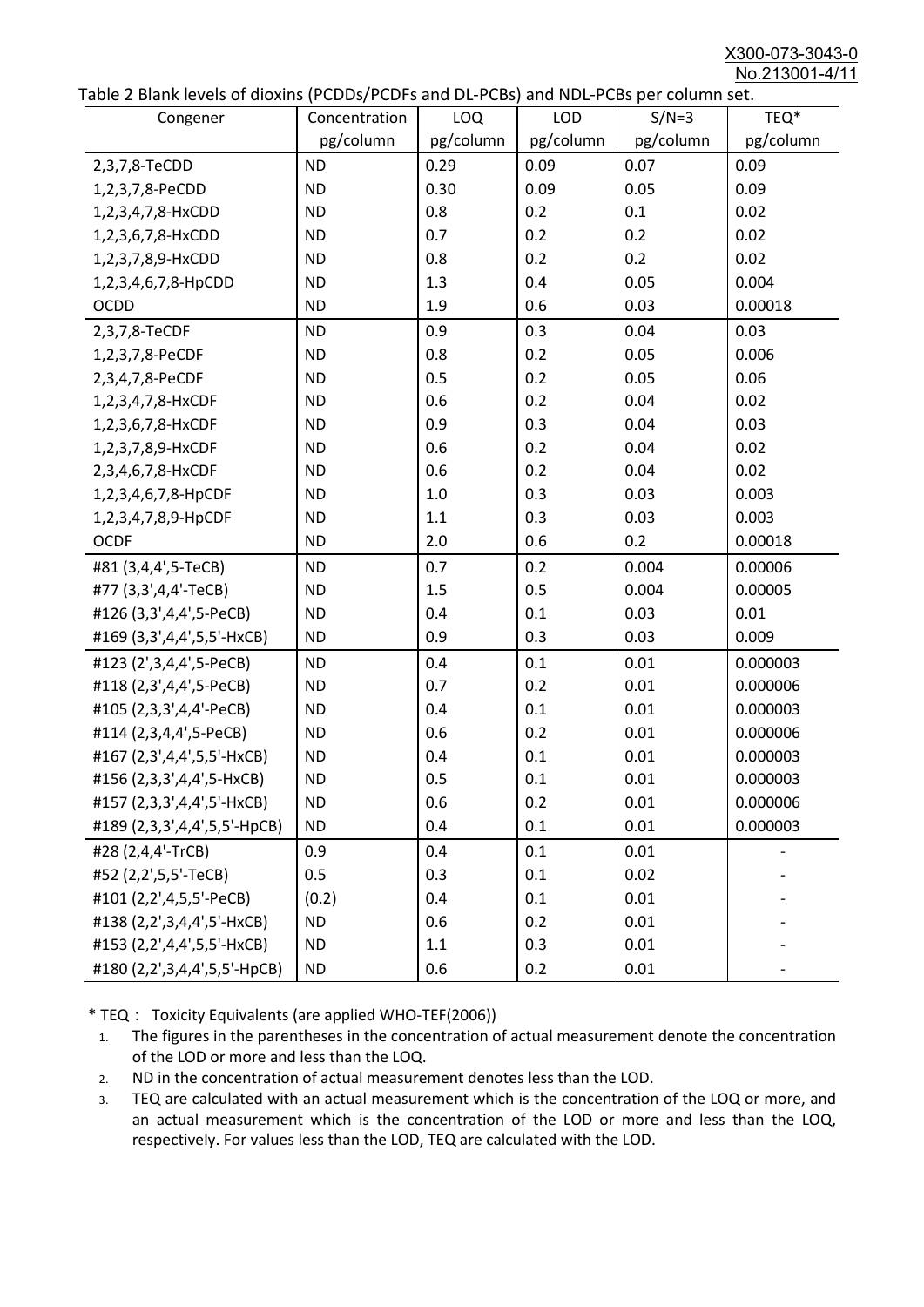| uwic J.<br><b>INCLUSION INTO THE MANUSCRY INTO THE STATISTICS</b><br>Congener | Sample |
|-------------------------------------------------------------------------------|--------|
| 2,3,7,8-TeCDD                                                                 | 70%    |
| 1,2,3,7,8-PeCDD                                                               | 78 %   |
| 1,2,3,4,7,8-HxCDD                                                             | 95%    |
|                                                                               | 98%    |
| 1,2,3,6,7,8-HxCDD                                                             | 86 %   |
| 1,2,3,7,8,9-HxCDD                                                             |        |
| 1,2,3,4,6,7,8-HpCDD                                                           | 82%    |
| OCDD                                                                          | 77%    |
| 2,3,7,8-TeCDF                                                                 | 79 %   |
| 1,2,3,7,8-PeCDF                                                               | 84 %   |
| 2,3,4,7,8-PeCDF                                                               | 85%    |
| 1,2,3,4,7,8-HxCDF                                                             | 84 %   |
| 1,2,3,6,7,8-HxCDF                                                             | 80%    |
| 1,2,3,7,8,9-HxCDF                                                             | 91%    |
| 2,3,4,6,7,8-HxCDF                                                             | 82%    |
| 1,2,3,4,6,7,8-HpCDF                                                           | 80%    |
| 1,2,3,4,7,8,9-HpCDF                                                           | 81%    |
| <b>OCDF</b>                                                                   | 84 %   |
| #81 (3,4,4',5-TeCB)                                                           | 86%    |
| #77 (3,3',4,4'-TeCB)                                                          | 87%    |
| #126 (3,3',4,4',5-PeCB)                                                       | 88%    |
| #169 (3,3',4,4',5,5'-HxCB)                                                    | 84 %   |
| #123 (2',3,4,4',5-PeCB)                                                       | 87%    |
| #118 (2,3',4,4',5-PeCB)                                                       | 80%    |
| #105 (2,3,3',4,4'-PeCB)                                                       | 82%    |
| #114 (2,3,4,4',5-PeCB)                                                        | 90%    |
| #167 (2,3',4,4',5,5'-HxCB)                                                    | 86%    |
| #156 (2,3,3',4,4',5-HxCB)                                                     | 90%    |
| #157 (2,3,3',4,4',5'-HxCB)                                                    | 81%    |
| #189 (2,3,3',4,4',5,5'-HpCB)                                                  | 86%    |
| #28 (2,4,4'-TrCB)                                                             | 94%    |
| #52 (2,2',5,5'-TeCB)                                                          | 95%    |
| #101 (2,2',4,5,5'-PeCB)                                                       | 89%    |
| #138 (2,2',3,4,4',5'-HxCB)                                                    | 91%    |
| #153 (2,2',4,4',5,5'-HxCB)                                                    | 97%    |
| #180 (2,2',3,4,4',5,5'-HpCB)                                                  | 85%    |
|                                                                               |        |

Table 3. Recoveries of labeled internal standards.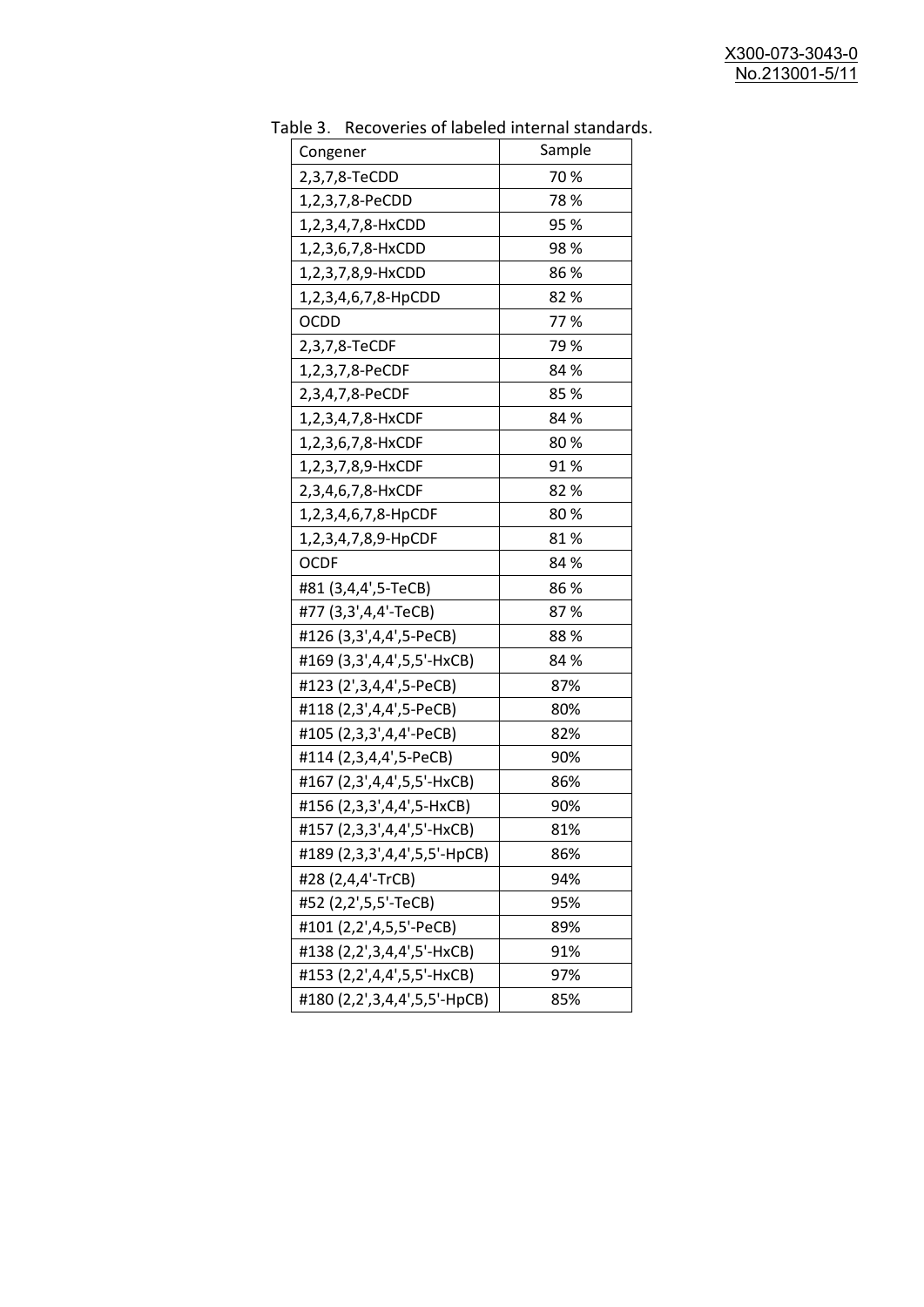

**Compound View** Page 1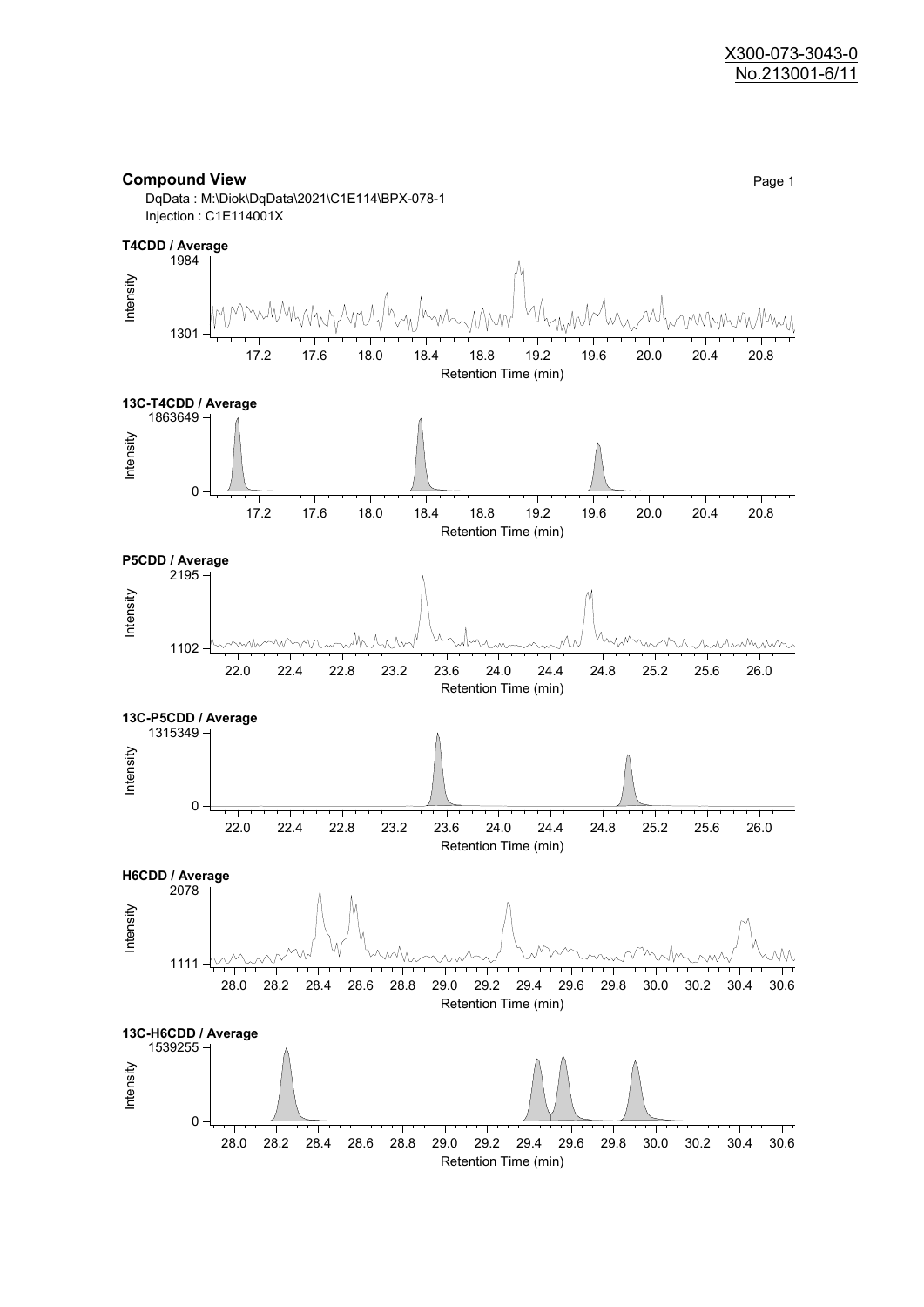#### X300-073-3043-0 No.213001-7/11

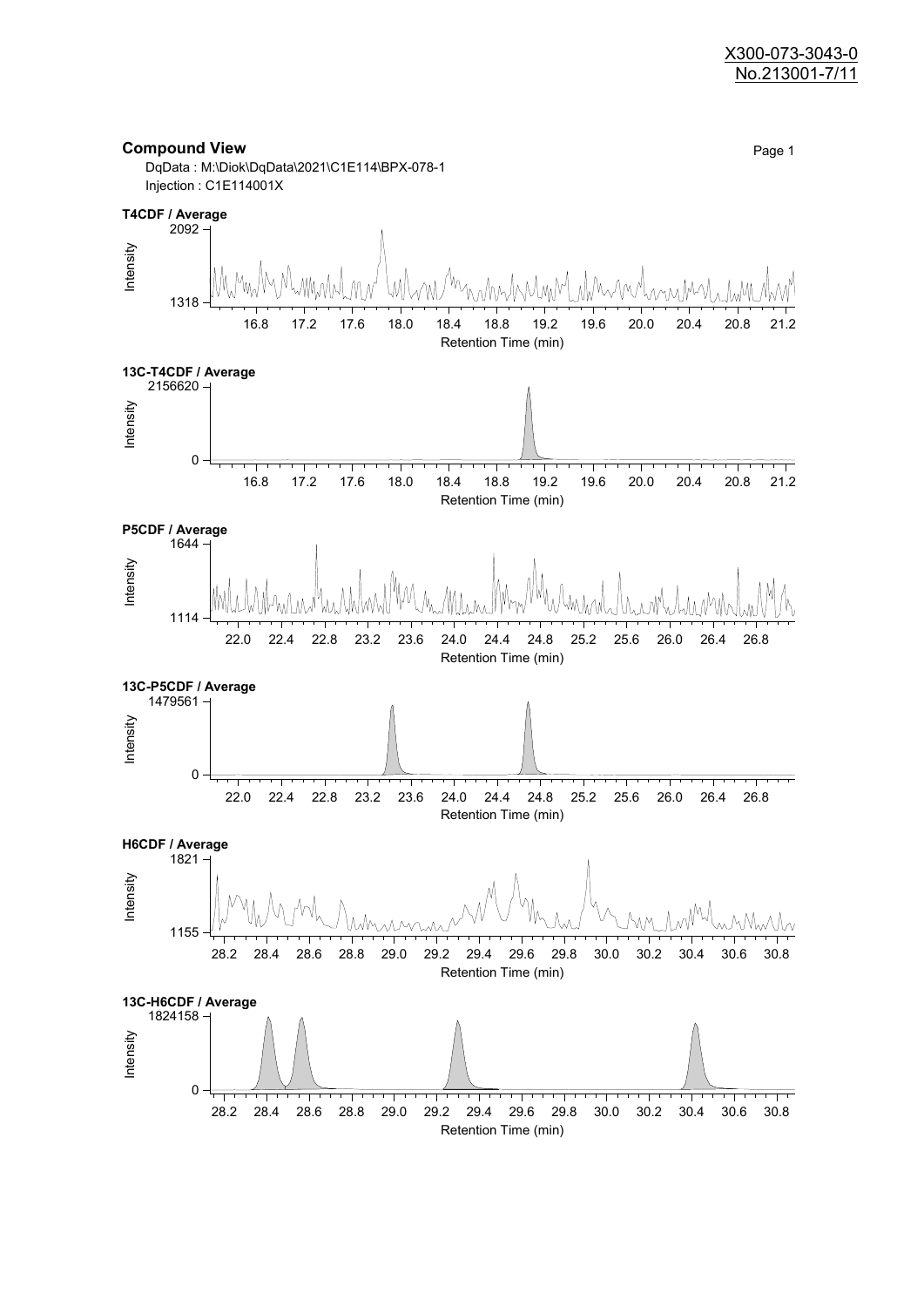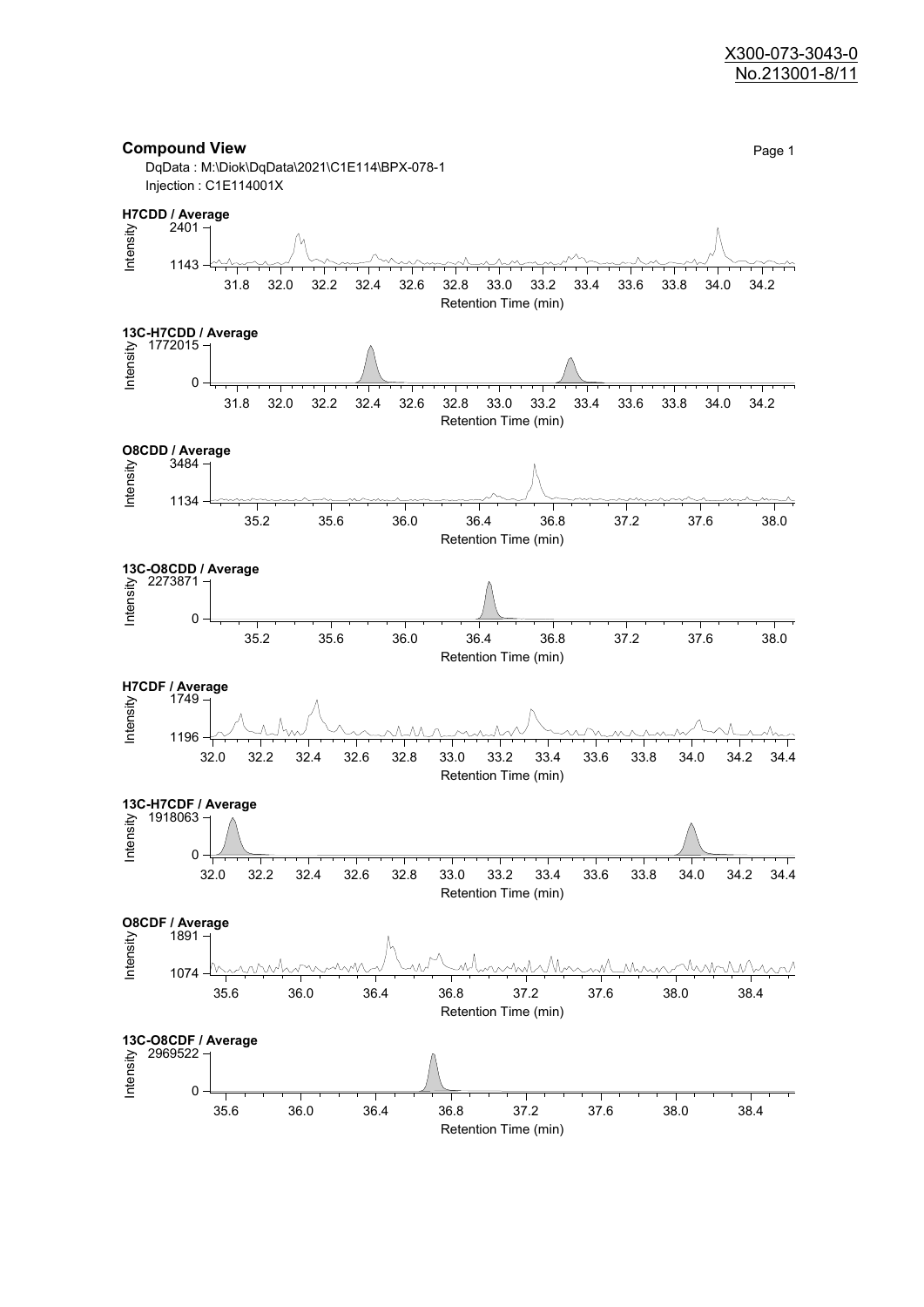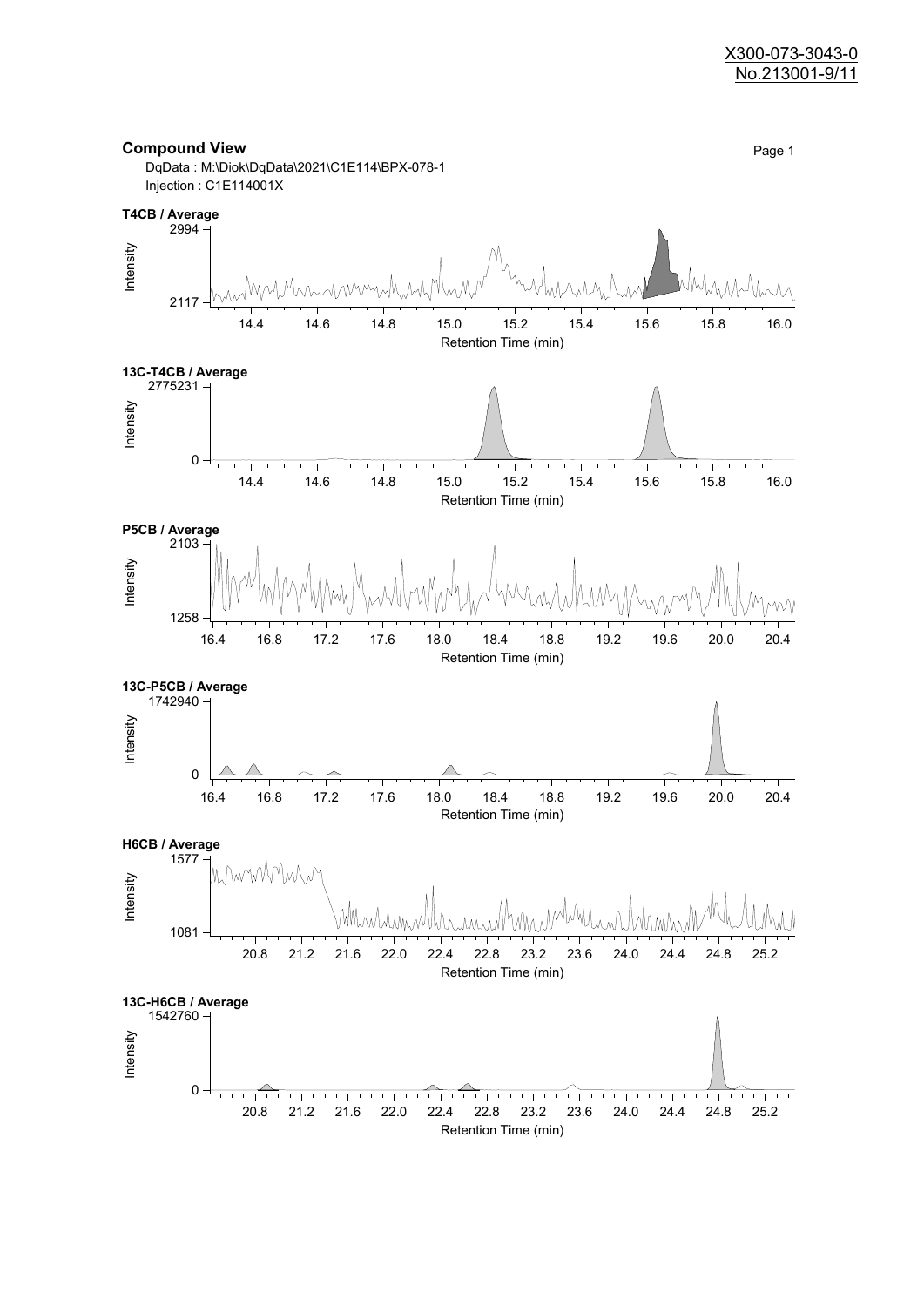